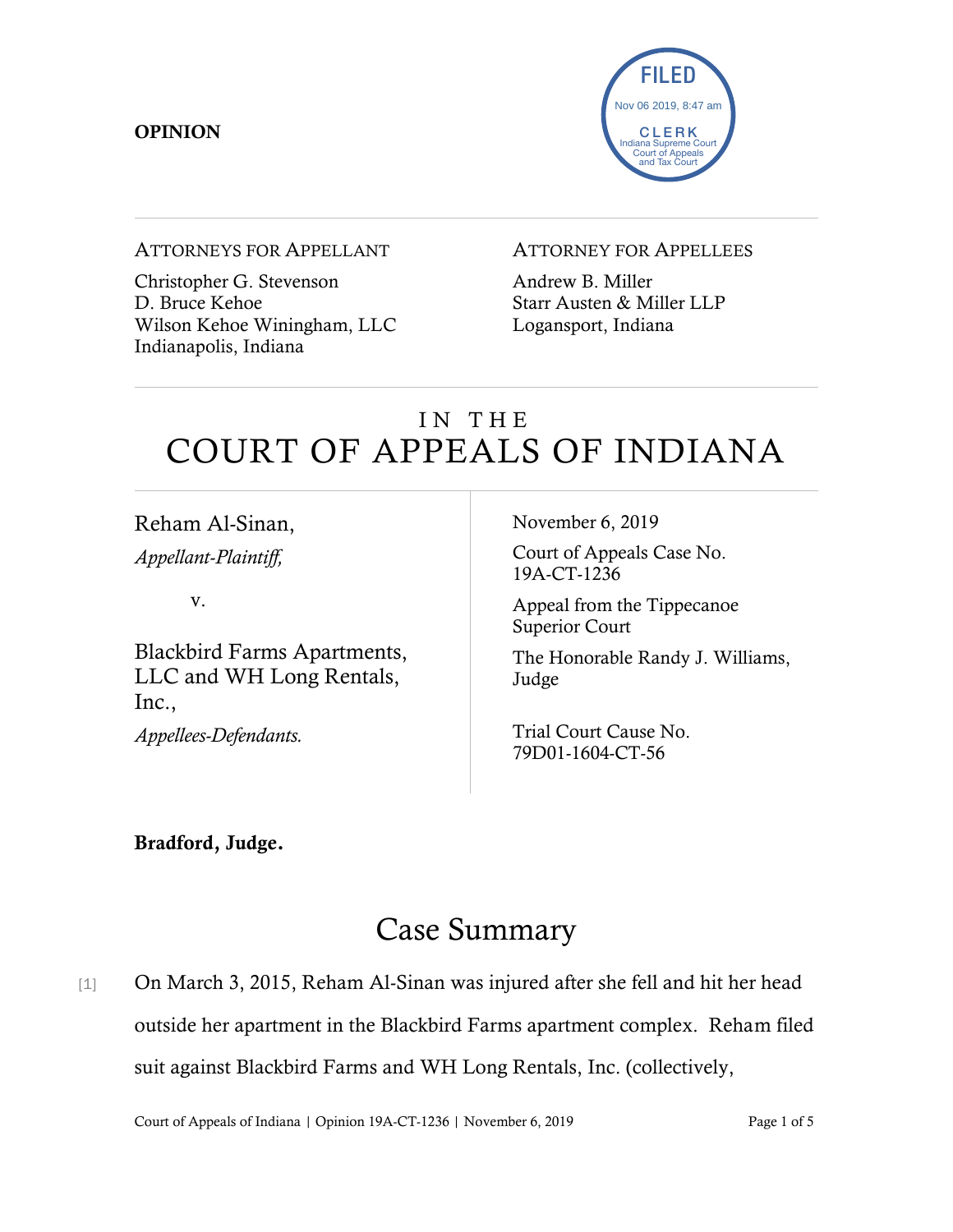"Blackbird"), alleging that (1) Blackbird breached the duty it owed her by negligently failing to keep the public walkways and entry areas clear of hazardous conditions and (2) she was injured as a result of Blackbird's negligence. Blackbird filed a motion for summary judgment, which was granted by the trial court. Reham challenges the trial court's order granting Blackbird's motion on appeal. Concluding that an issue of material fact remains as to whether Blackbird breached its duty to Reham, we reverse the trial court's order granting Blackbird's motion for summary judgment and remand to the trial court for further proceedings.

## Facts and Procedural History

- [2] Reham leased an apartment at Blackbird from August of 2013 to August of 2015. Between 7:15 and 7:30 on the morning of March 3, 2015, Reham slipped and fell on the service ramp connected to the entry area of her apartment. Reham called 911 and was transported to the hospital for treatment.
- [3] On April 8, 2016, Reham filed suit against Blackbird, arguing that Blackbird breached the duty it owed her by negligently failing to keep its sidewalks, public walkways, and entry areas clear of ice and snow. Reham further argued that she was injured as a result of Blackbird's negligence.
- [4] On February 6, 2019, Blackbird filed a motion for summary judgment. Reham filed a response in opposition to Blackbird's motion after which Blackbird filed a reply in support of its motion for summary judgment and a motion to strike

Court of Appeals of Indiana | Opinion 19A-CT-1236 | November 6, 2019 Page 2 of 5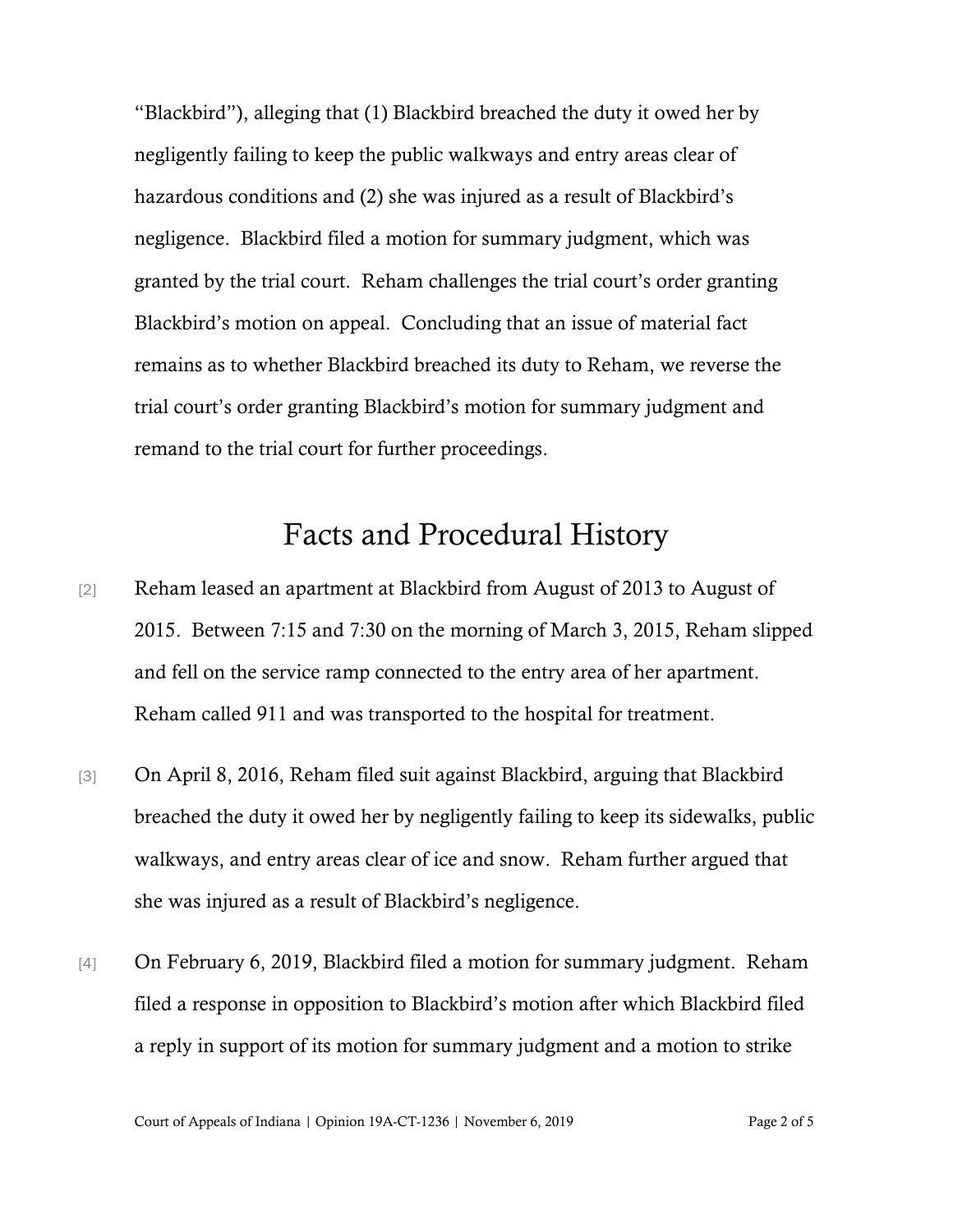an expert report designated by Reham. The trial court conducted a hearing on the pending motions on April 22, 2019, after which it issued orders granting Blackbird's motions for summary judgment and to strike.

## Discussion and Decision

[5] The purpose of summary judgment is to terminate litigation about which there can be no dispute and which may be determined as a matter of law. Our standard of review is the same as that of the trial court. Summary judgment is appropriate only where the evidence shows that there is no genuine issue of material fact and the moving party is entitled to judgment as a matter of law. For summary judgment purposes, a fact is "material" if it bears on ultimate resolution of relevant issues. In negligence cases, summary judgment is rarely appropriate because such cases are particularly fact sensitive and are governed by a standard of the objective reasonable person-one best applied by a jury after hearing all of the evidence. Nonetheless, summary judgment is appropriate when the undisputed material evidence negates one element of a negligence claim.

*Harradon v. Schlamadinger*, 913 N.E.2d 297, 300 (Ind. Ct. App. 2009) (internal citations omitted).

[6] In order for a lessee to recover from a landlord on a theory of negligence, the lessee must show a duty on the part of the landlord and a breach of that duty. *Zimmerman v. Moore*, 441 N.E.2d 690, 693 (Ind. Ct. App. 1982). In asserting that Blackbird was negligent, Reham contends that it had a duty to keep the property's walkways in a safe condition; Blackbird failed to remove dangerous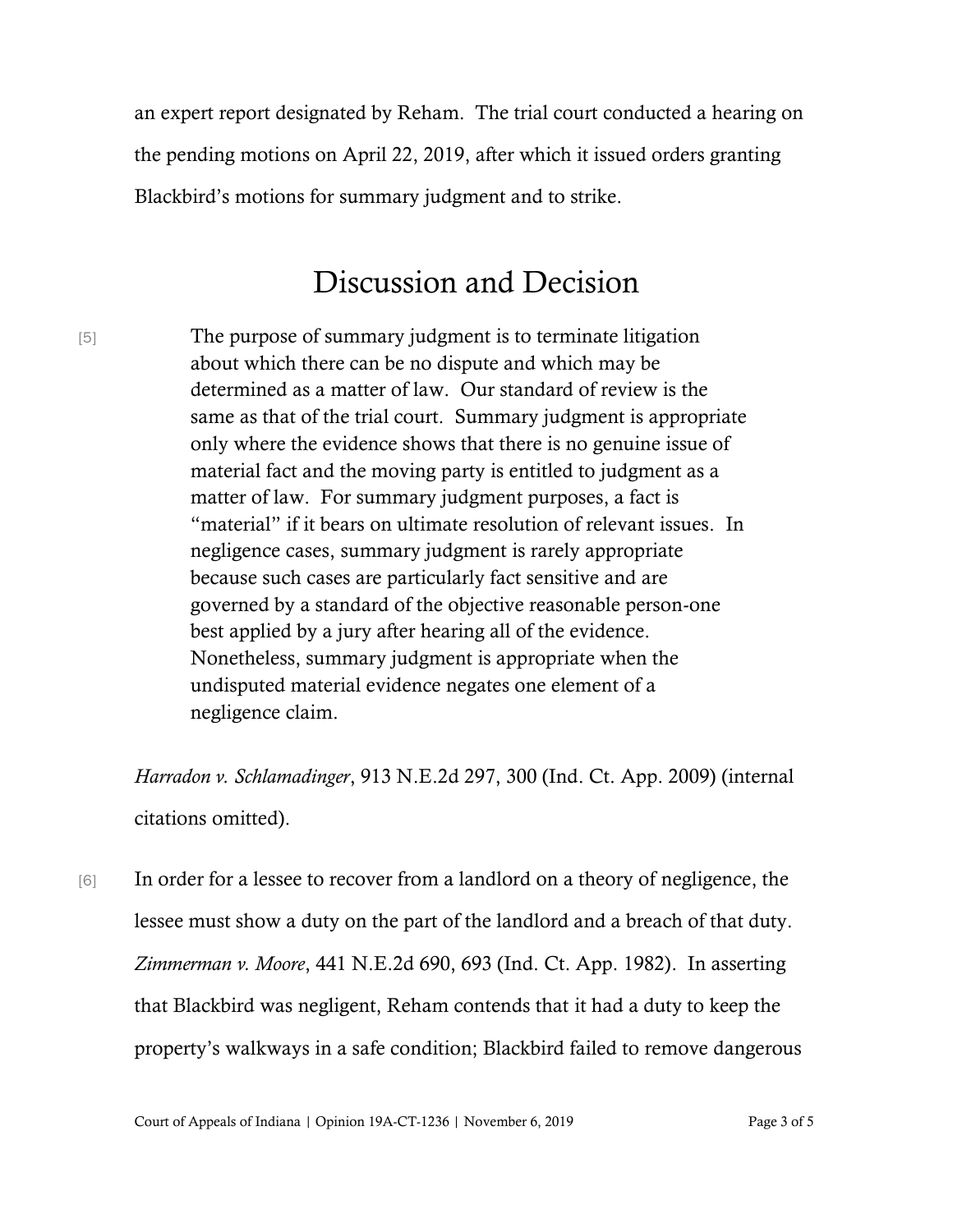conditions, *i.e.*, ice; and she was injured as a result of Blackbird's negligence. For its part, Blackbird does not dispute that it owed Reham a duty but rather claims that it did not breach the duty it owed to Reham.

- [7] The mere allegation of a fall is insufficient to establish negligence. *Taylor v. Cmty. Hosps. of Ind., Inc.*, 949 N.E.2d 361, 364 (Ind. Ct. App. 2011). In this case, however, Reham did not merely allege that she fell. Reham's deposition testimony, which was designated to the court, indicates that on the morning Reham fell, "[i]t was pretty cold" and Reham observed that the steps by the front entry area of her building "looked slippery and icy." Appellant's App. Vol. II p. 56. Reham attempted to avoid the area that "looked slippery" by walking on a nearby service ramp that "didn't look slippery." Appellant's App. Vol. II p. 61. However, despite her attempt to avoid the allegedly hazardous area, she slipped and fell "as soon as [she] stepped on" the service ramp. Appellant's App. Vol. II p. 61. Reham indicated that although she did not see ice on the service ramp where she fell, she assumed she slipped on ice.
- [8] In support of its motion for summary judgment, Blackbird denies that the ramp where Reham fell was icy and focuses on Reham's statement that she did not see ice on the ramp, arguing that her assumption that she fell on ice amounts to nothing more than inferential speculation. While we agree that inferential speculation alone cannot establish negligence, *see Wright Corp. v. Quack*, 526 N.E.2d 216, 218 (Ind. Ct. App. 1988), Reham's claim is not based on inferential speculation alone. According to her deposition testimony, Reham observed icy conditions in the immediate area and attempted to avoid what appeared to be

Court of Appeals of Indiana | Opinion 19A-CT-1236 | November 6, 2019 Page 4 of 5